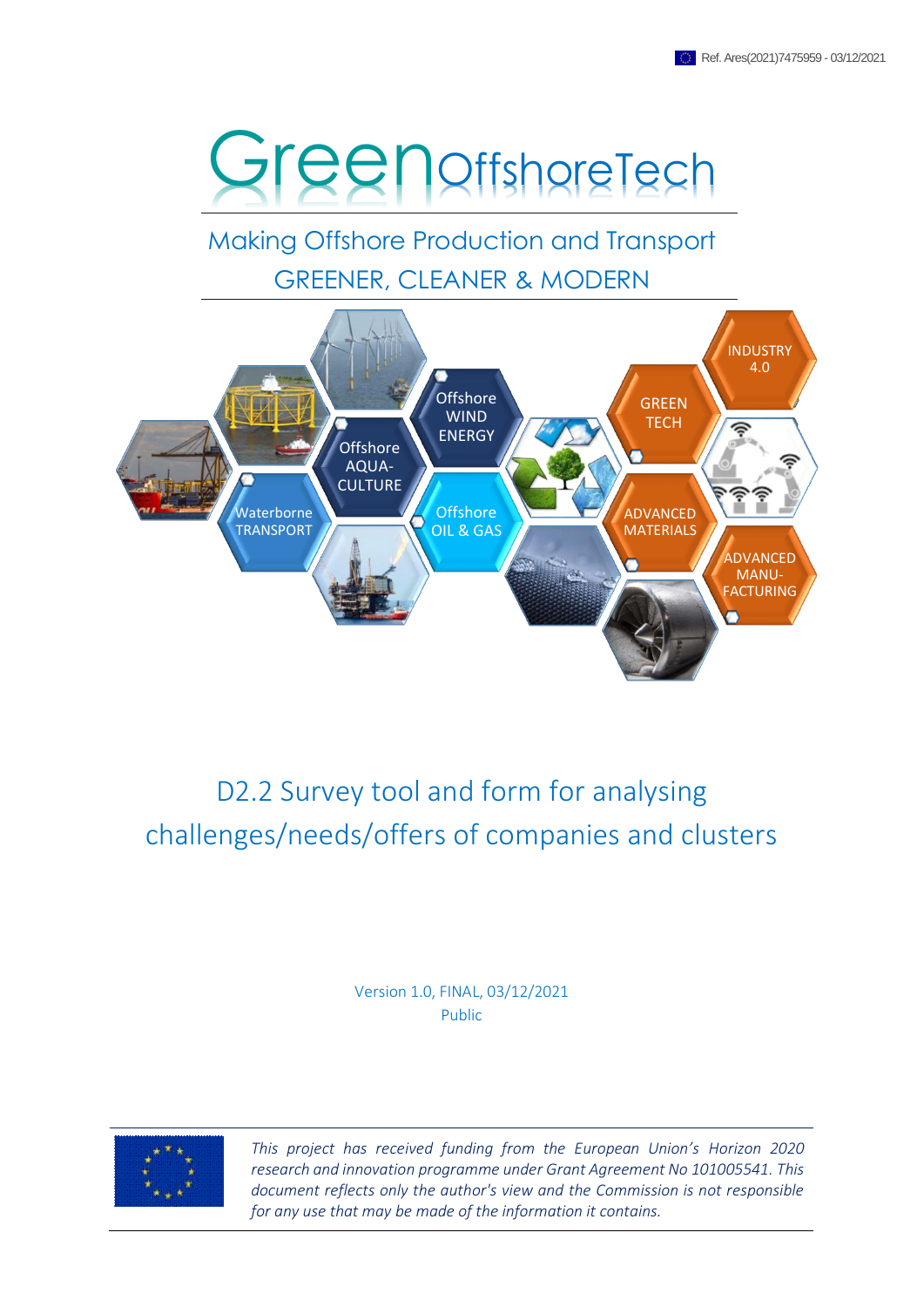| <b>Grant Agreement No.</b>  | 101005541                                                                                                                                                                         |
|-----------------------------|-----------------------------------------------------------------------------------------------------------------------------------------------------------------------------------|
| <b>Project Acronym</b>      | GreenOffshoreTech                                                                                                                                                                 |
| <b>Project Title</b>        | Cross-border and Cross-sectoral collaboration to support SMEs<br>and the development of innovative products, processes or services<br>for Green Offshore Production and Transport |
| <b>Project Start Date</b>   | 1 September 2021                                                                                                                                                                  |
| <b>Project Duration</b>     | 36 months                                                                                                                                                                         |
|                             |                                                                                                                                                                                   |
|                             |                                                                                                                                                                                   |
| <b>Deliverable</b>          | D2.2 Survey tool and form for analysing challenges/needs/offers of<br>companies and clusters                                                                                      |
| <b>Due Delivery Date</b>    | 31 October 2021                                                                                                                                                                   |
| <b>Actual Delivery Date</b> | 03 December 2021                                                                                                                                                                  |
| <b>Lead Partner</b>         | Centrum Kooperacji Recyklingu (CKR)                                                                                                                                               |
| <b>Lead Responsible</b>     | Sławomir Pyciński                                                                                                                                                                 |
| <b>Dissemination level</b>  | <b>Public</b>                                                                                                                                                                     |

| <b>History of changes</b> |                     |                                                                                 |
|---------------------------|---------------------|---------------------------------------------------------------------------------|
| <b>Version</b>            | <b>Version Date</b> | <b>Comments</b>                                                                 |
| 0.1                       | 29 Oct 2021         | First draft.                                                                    |
| 0.2                       | 17 Nov 2021         | Updated after feedback received from HIE.                                       |
| 0.3                       | 21 Nov 2021         | Updated after meeting (CKR, HIE) and feedback received from<br>Reviewer 1 (HIE) |
| 0.4                       | 2 Dec 2021          | Updated after feedback received from Reviewer 2 (SCA).                          |
| 0.5                       | 2 Dec 2021          | Last polishing.                                                                 |
| 1.0                       | 3 Dec 2021          | FINAL version. Submitted to EC.                                                 |

| <b>Quality control</b>     |                          |                                                 |
|----------------------------|--------------------------|-------------------------------------------------|
| <b>Version</b><br>reviewed | Date of<br><b>Review</b> | Review Result - Approved or Request for changes |
| 0.2                        | 21 Nov 2021              | Reviewer 1 (HIE): Request for changes.          |
| 0.3                        | 31 Nov 2021              | Reviewer 1 (HIE): Approved.                     |
| 0.3                        | 1 Dec 2021               | Reviewer 2 (UL, SCA): Request for changes.      |
| 0.4                        | 2 Dec 2021               | Reviewer 2 (UL, SCA): Approved.                 |
| 0.5                        | 3 Dec 2021               | Final check for submission (TA, MNU): Approved. |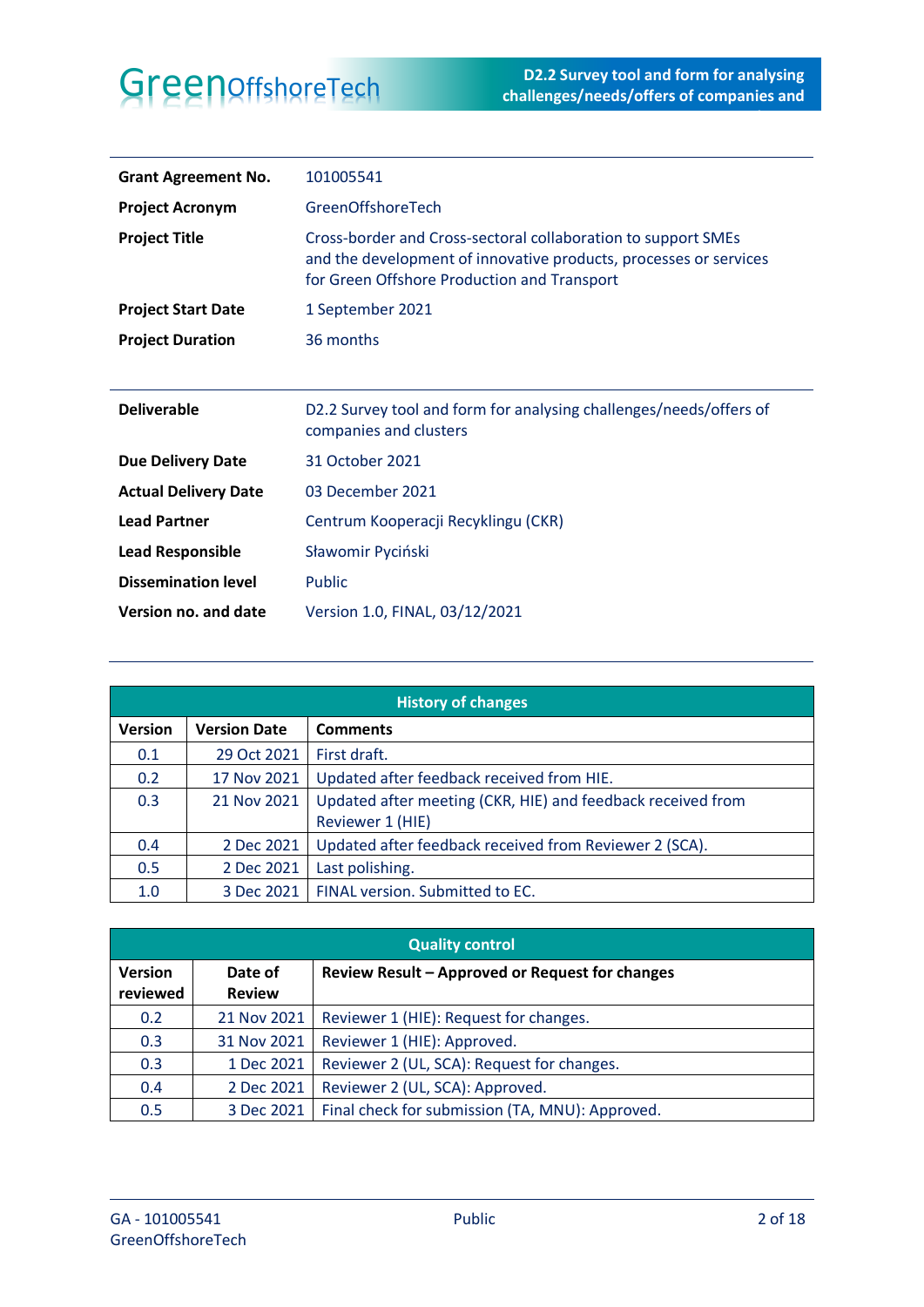# GreenoffshoreTech

### CONTENT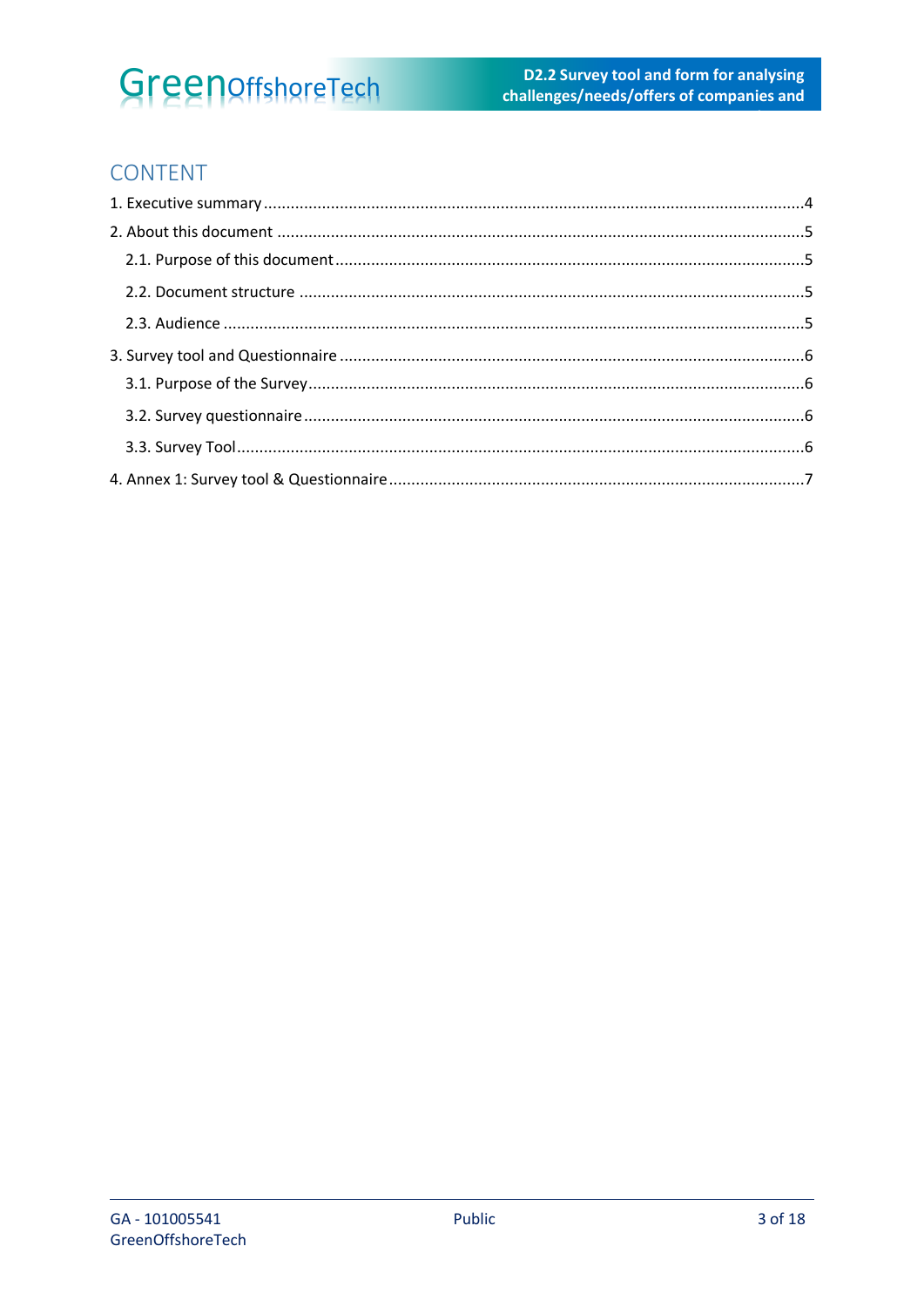# <span id="page-3-0"></span>1. Executive summary

Deliverable **D2.2 Survey tool and form for analysing challenges/needs/offers of companies and clusters** is a survey tool and questionnaire to identify SMEs challenges, needs, offers and current practices of technology transfer, and factors facilitating or hindering technology transfer.

The main objective of this survey is to gather data about and conduct an analysis of current practices and scale of technology transfer within and between the clusters involved in the GreenOffshoreTech project, identification of factors that facilitate or hinder technology transfer as well as the current and preferred forms and procedures for technology transfer, with a particular emphasis on cooperation between clusters (currently applied/ preferred technology transfer methodologies).

The survey tool and questionnaire will be used by the GreenOffshoreTech clusters and will be applied to the SMEs in their clusters. This work will be done as part of Task 1.1. in the GreenOffshoreTech project.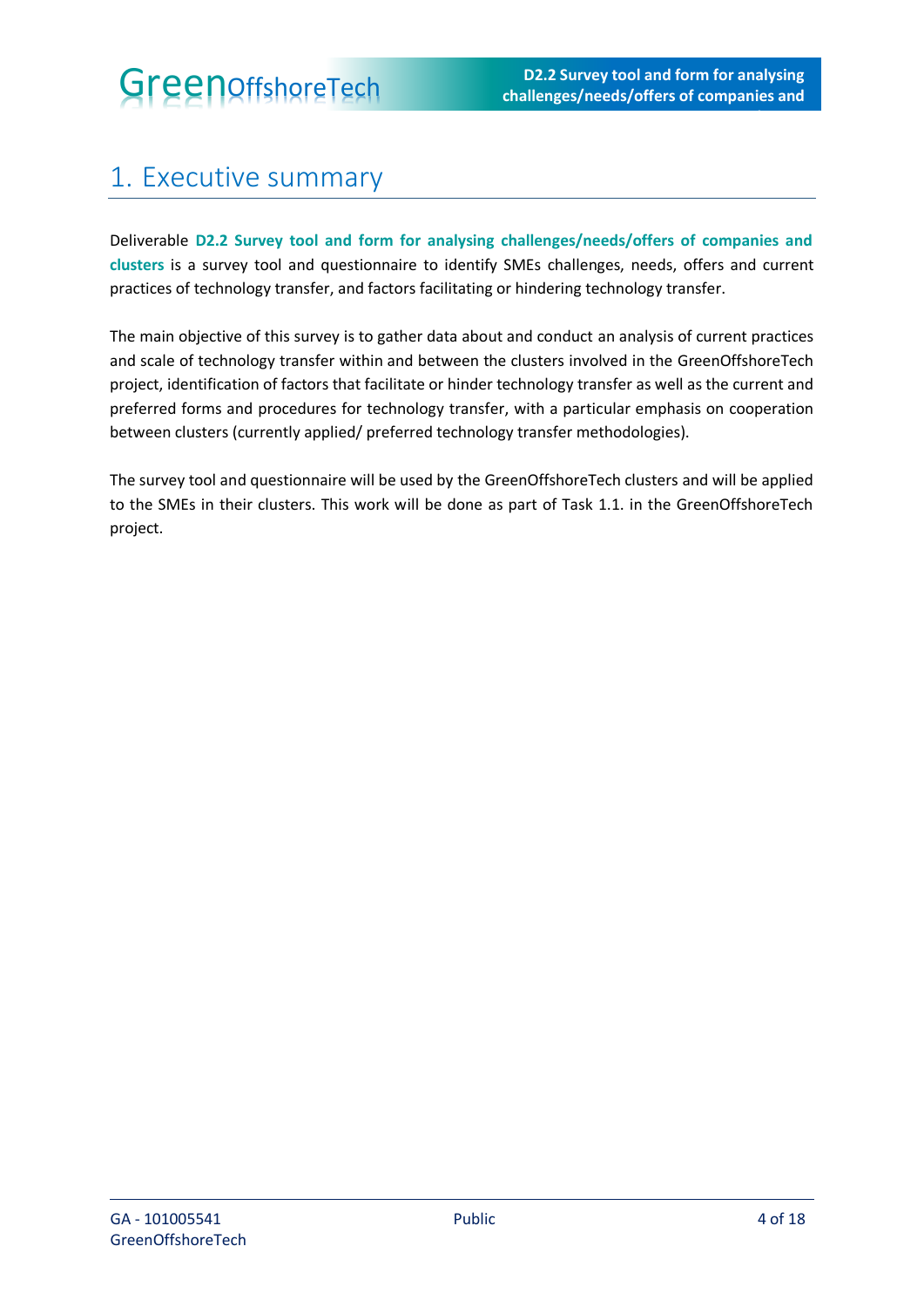# <span id="page-4-0"></span>2. About this document

## <span id="page-4-1"></span>2.1. Purpose of this document

The purpose of this document is to present the deliverable **D2.2 Survey tool and form for analysing challenges/needs/offers of companies and clusters** of the GreenOffshoreTech project.

### <span id="page-4-2"></span>2.2. Document structure

This document covers:

- **Section 3:** Purpose of the survey, structure of the questionnaire, selected survey tool.
- **Annex 1:** Survey tool and questionnaire as presented for the survey participants.

### <span id="page-4-3"></span>2.3. Audience

This document is classified as **public**, means it will be publicly available for downloading on GreenOffshoreTech's website and on EC's Funding and Tender portal.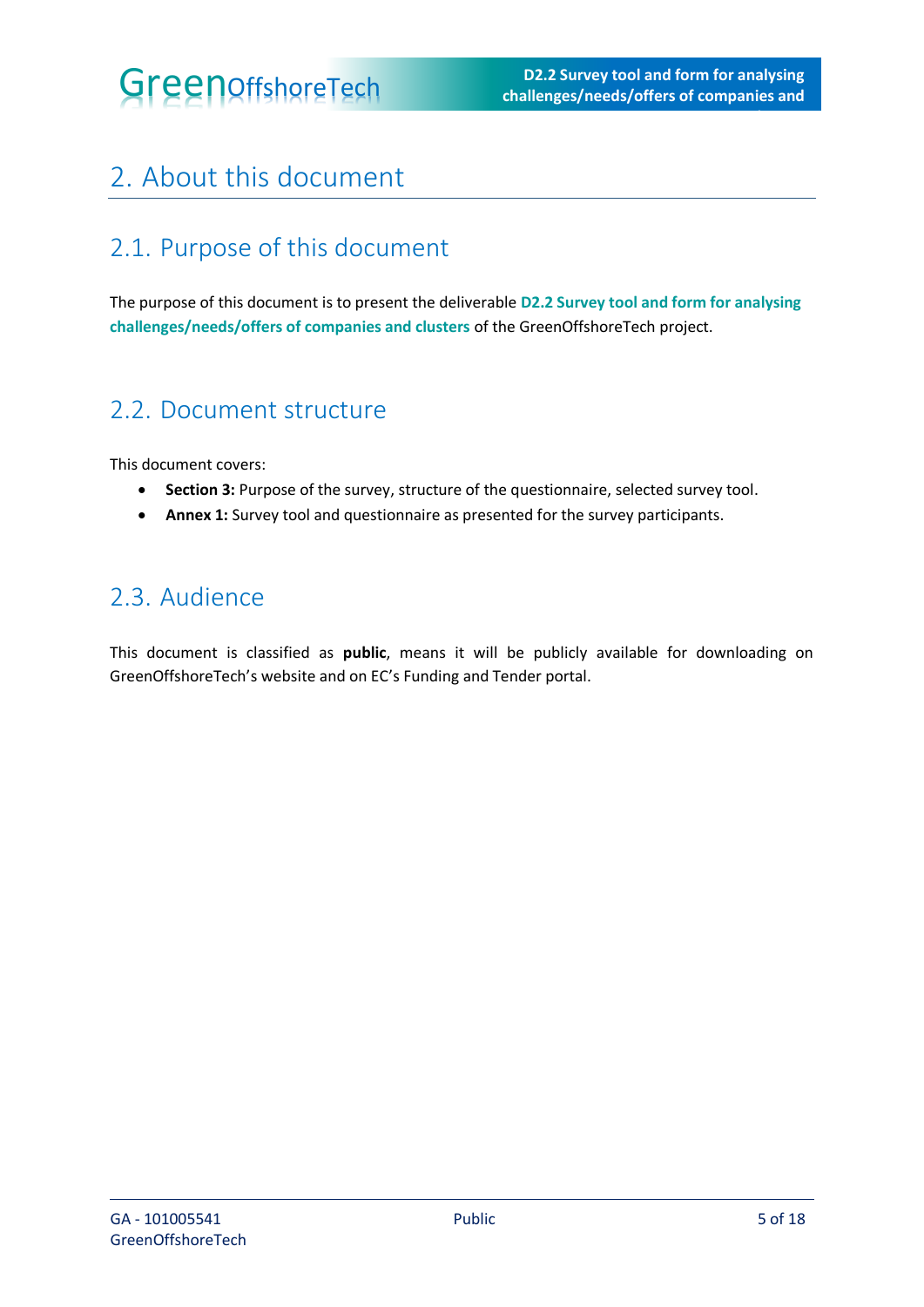# <span id="page-5-0"></span>3. Survey tool and Questionnaire

## <span id="page-5-1"></span>3.1. Purpose of the Survey

This deliverable is a survey tool and questionnaire for analysing challenges and needs of SMEs with focus on innovation, technology transfer and sustainability management in business practice. This includes identification of factors that facilitate or hinder technology transfer as well as the current and preferred forms and procedures for technology transfer.

The objective of this survey is to start an assessment of the current needs of SMEs and get new insights. The results will be used to define support instruments tailored to the needs of the SMEs, including direct funding and support services.

The questionnaire will be used by the GreenOffshoreTech clusters and will be applied to the SMEs in their clusters. This work will be done as part of Task 1.1. in the GreenOffshoreTech project.

## <span id="page-5-2"></span>3.2. Survey questionnaire

The actual survey questionnaire as presented for the survey participants is presented in Annex 1. It is divided in four sections:

- A. Information about business and SMEs situation
- B. Innovation in SMEs challenges and barriers
- C. Technology transfer challenges and needs
- D. Diagnosis of Sustainability in business practice challenges and needs

## <span id="page-5-3"></span>3.3. Survey Tool

The survey will be conducted electronically via a software tool. We have selected a survey application, which was provided by our GreenOffshoreTech project partner HIE for free-of-charge. HIE will also analyse the results of the survey.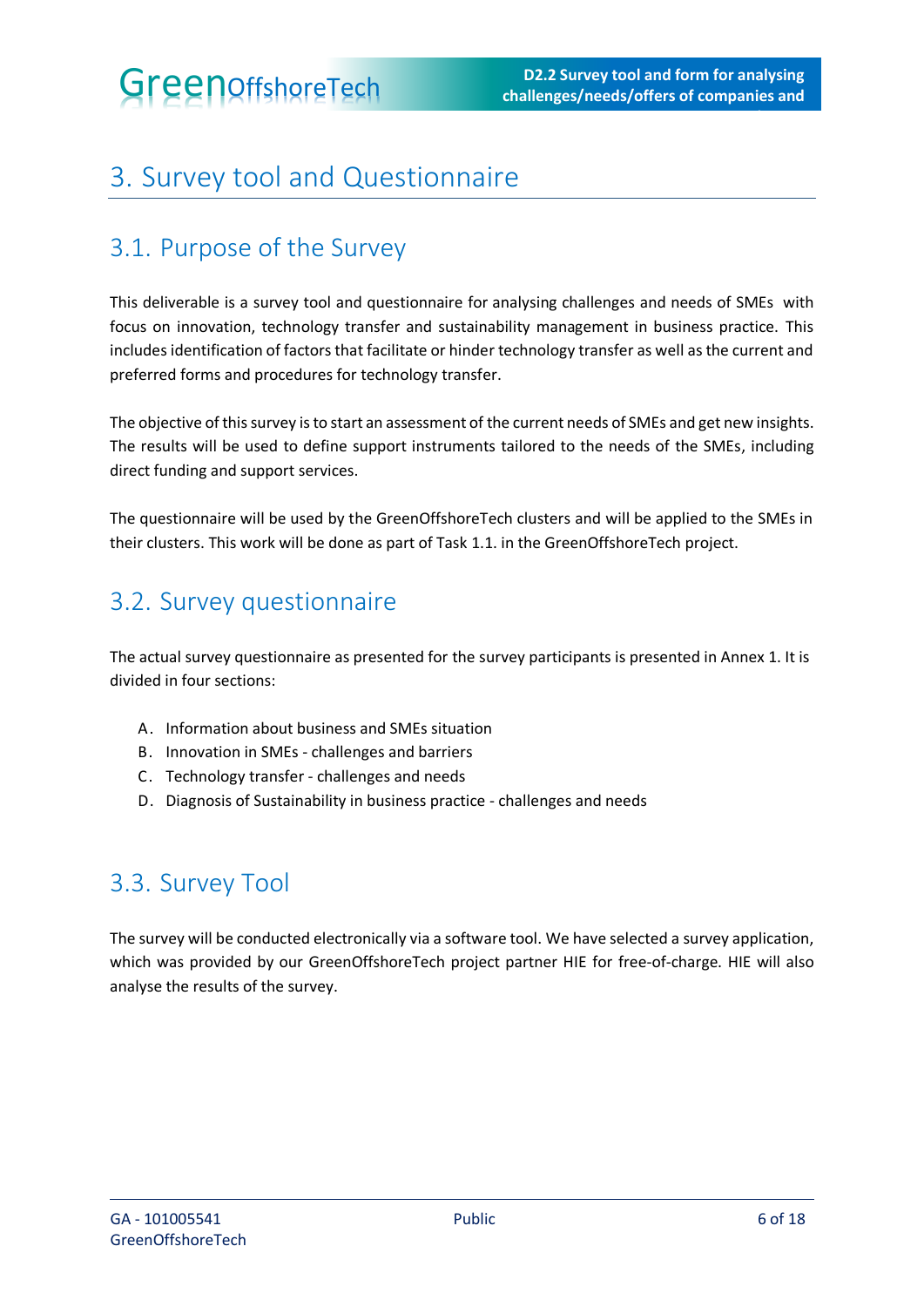

**challenges/needs/offers of companies and** 

**clusters**

# <span id="page-6-0"></span>4. Annex 1: Survey tool & Questionnaire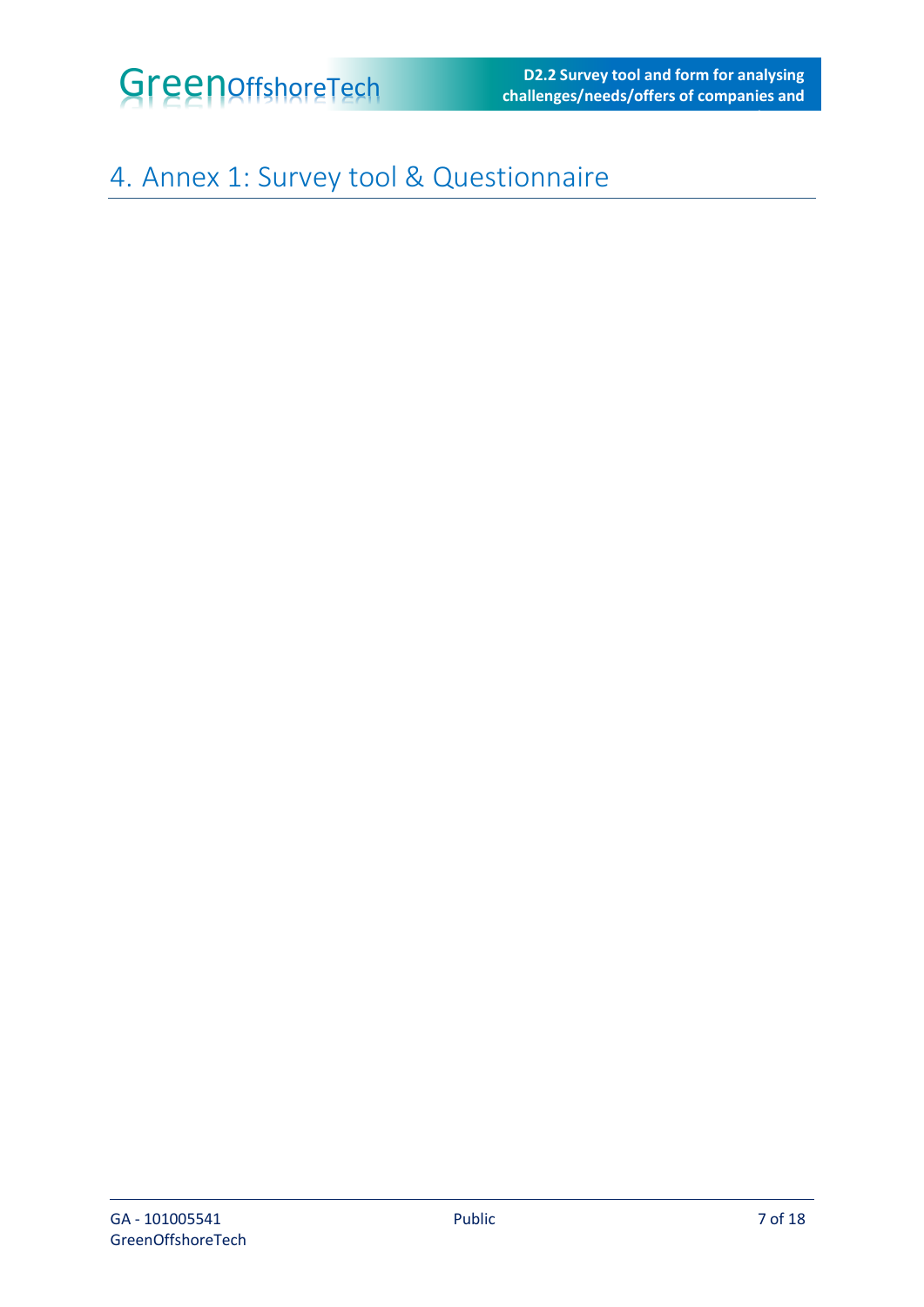**GreenOffshoreTech** D2.2 Survey tool and form for analysing D2.2 Survey tool and form for analysing challenges/needs/offers of companies and **challenges/needs/offers of companies and** 

**clusters**

### H2020 GreenOffshoreTech

### Purpose of this survey

GreenOffshoreTech is an innovation support project funded by the European Commission as part of the Horizon2020 Research and Innovation programme.

Our objective with this questionnaire is to start an assessment of the current needs of SMEs to define best support instruments, including direct funding and support services.

The aim is to get an overview of the most recurring issues that SMEs are currently facing, along with the opportunity to foster innovation and help SMEs in their development.

Overall objective of GreenOffshoreTech project is to boost cross-sectoral innovation among groups of SMEs from 8 different sectors - 4 offshore sectors (offshore wind, offshore aquaculture, offshore oil & gas, waterborne transport) and 4 key enabling technology sectors (advanced materials, advanced manufacturing, Industry 4.0, environmental technologies) - in order to stimulate the creation of new valuable products, processes or services.

### **Thank you for participating in oursurvey. Your feedback is important.**

Note that all data will be dealt in accordance with the General Data Protection Regulation (2018)/ or EU equivalent and for the purposes outlined. Responses will only be reported in aggregated terms.

### H2020 GreenOffshoreTech

About your business

- 1. In what country/region is your cluster or business based?
	- Germany C)
	- Iceland
	- Latvia
	- $\left( \begin{array}{c} \end{array} \right)$ Norway
	- ∩ Poland
	- Portugal  $\left( \begin{array}{c} \end{array} \right)$
	- Scotland  $\left( \begin{array}{c} \end{array} \right)$
	- Other (please specify)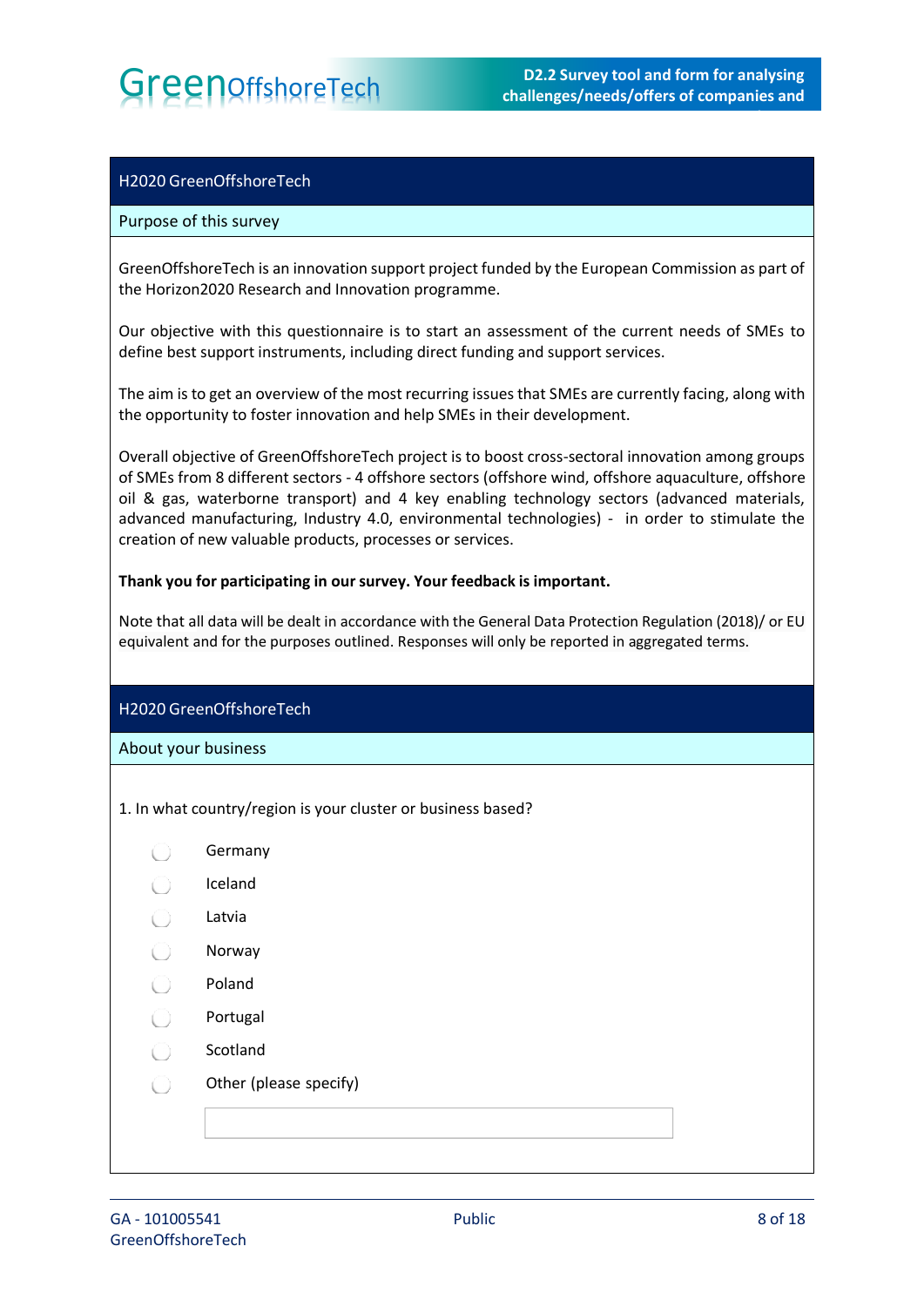|   | 2. In which of the following areas/sectors does your business operate? (Tick all that apply)                                               |
|---|--------------------------------------------------------------------------------------------------------------------------------------------|
|   | Offshore Gas and Oil                                                                                                                       |
|   | Offshore Wind Energy                                                                                                                       |
|   | Offshore Aquaculture                                                                                                                       |
|   | <b>Waterborne Transport</b>                                                                                                                |
|   | Greentech                                                                                                                                  |
|   | <b>Advanced Materials</b>                                                                                                                  |
|   | <b>Advanced Manufacturing</b>                                                                                                              |
|   | Industry 4.0                                                                                                                               |
|   | Other (please specify)                                                                                                                     |
|   |                                                                                                                                            |
|   |                                                                                                                                            |
|   | 3. Including you, how many people does your organisation employ?                                                                           |
|   | Less than 10                                                                                                                               |
|   | 10-49                                                                                                                                      |
|   | 50-249                                                                                                                                     |
|   | Over 249                                                                                                                                   |
|   |                                                                                                                                            |
|   | H2020 GreenOffshoreTech                                                                                                                    |
|   | Sustainability in business practice - challenges and needs                                                                                 |
|   | 4. How committed would you say your business is to achieving sustainability, where 10 is very<br>committed and 1 is not committed at all?? |
| 0 | 10                                                                                                                                         |
|   |                                                                                                                                            |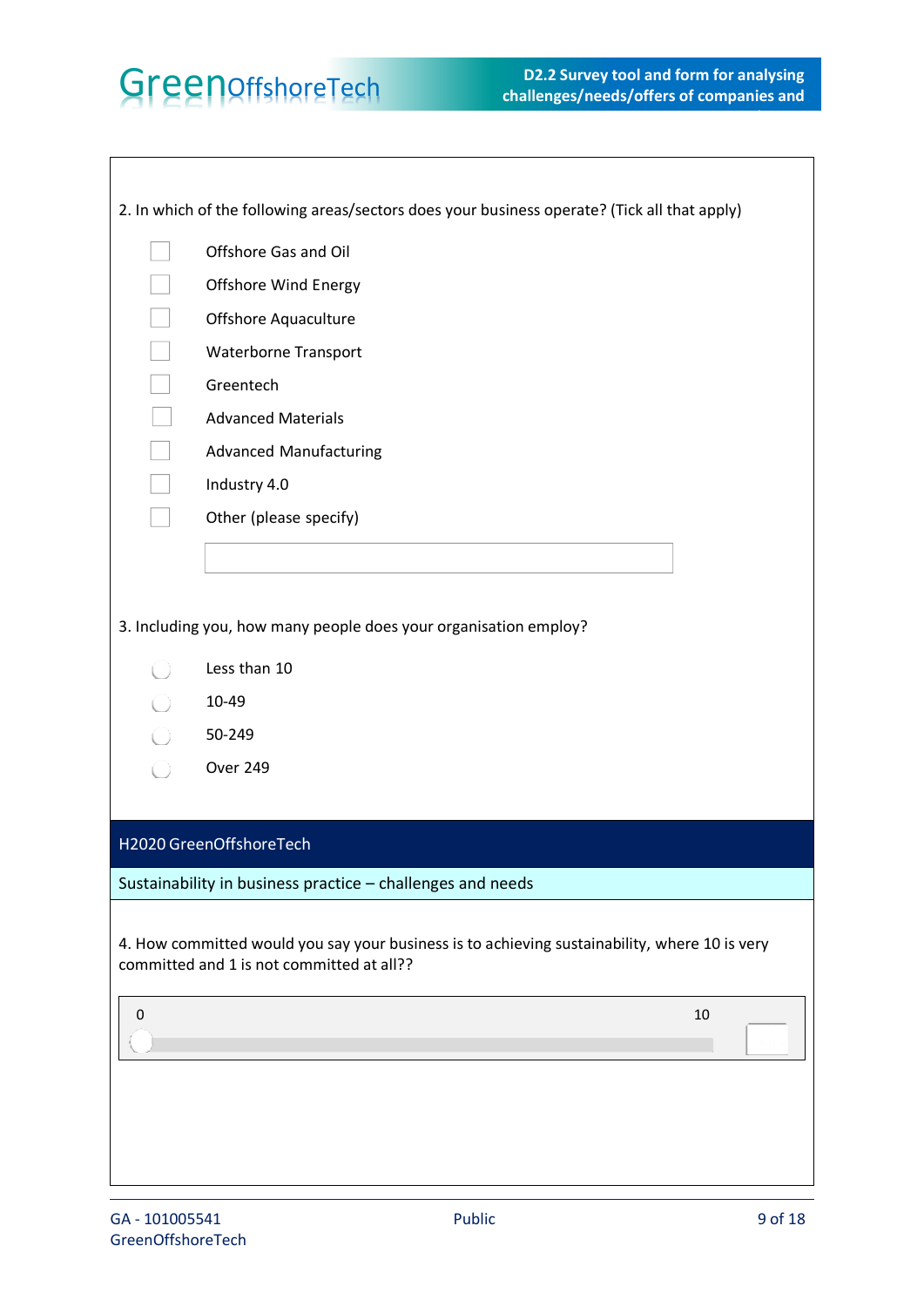5. Does your organisation have a strategy or action plan to become a more sustainable company?

Yes  $\left( \begin{array}{c} \end{array} \right)$ 

 $\left( \quad \right)$ 

- No, but may be considered in the future
- No, and don't intend to  $\bigcirc$

6. Which, if any, of the following actions is your business currently taking to be more sustainable, reduce its greenhouse gas emissions/carbon footprint? Please tell me if your business is currently doing this, planning to in the next 5 years, or not planning to.

|                                                     | Currently<br>doing this                         | Not doing but<br>planto in the<br>next 5 years | Not planning<br>to doin the<br>next 5 years | Not<br>applicable to<br>my business | Don't<br>know |
|-----------------------------------------------------|-------------------------------------------------|------------------------------------------------|---------------------------------------------|-------------------------------------|---------------|
| Changing equipment in materials                     | (                                               |                                                |                                             |                                     |               |
| Using renewable energy sources                      |                                                 | Ú)                                             |                                             |                                     |               |
| Improving the energy efficiency of<br>our premises  |                                                 |                                                |                                             |                                     |               |
| Improving the energy efficiency of<br>our processes | $\left( \begin{array}{c} 1 \end{array} \right)$ |                                                |                                             |                                     |               |
| Offsetting our carbon emissions                     | $(\ )$                                          |                                                |                                             |                                     |               |
| Reviewing transport for supplies<br>or distribution | O                                               | $(\quad)$                                      |                                             |                                     |               |
| Reducing staff travel or using<br>greener transport |                                                 |                                                |                                             |                                     |               |
| <b>Upskilling staff</b>                             | ∩                                               |                                                |                                             |                                     |               |
| Recycling or reusing materials                      |                                                 |                                                |                                             |                                     |               |
| Using more locally sourced<br>supplies              |                                                 |                                                |                                             |                                     |               |
| Measuring our emissions                             |                                                 |                                                |                                             |                                     |               |
| None of these                                       |                                                 |                                                |                                             |                                     |               |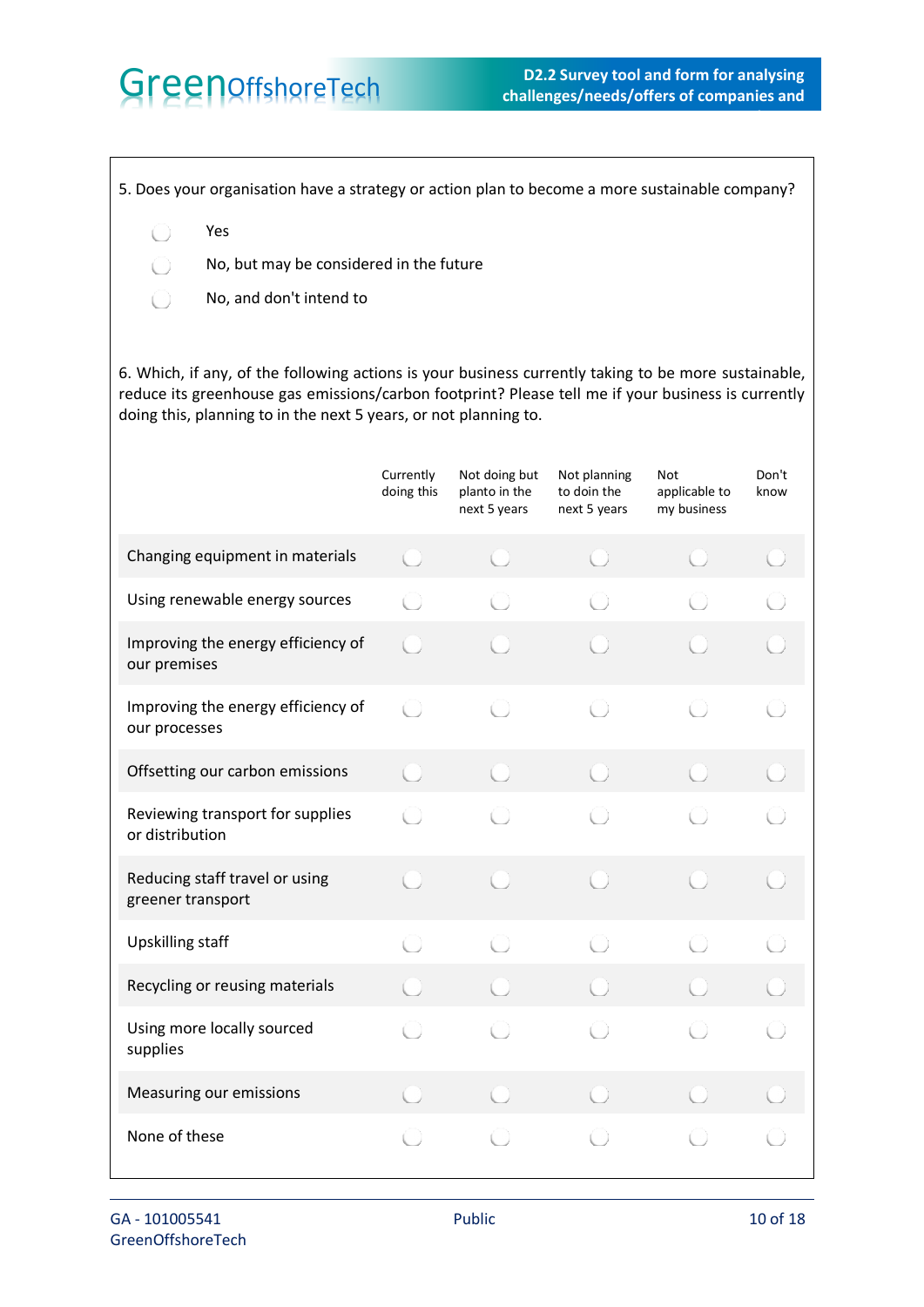| (Tick all that apply) | 7. Which of following, if any, are preventing your company from becoming more sustainable?                                              |
|-----------------------|-----------------------------------------------------------------------------------------------------------------------------------------|
|                       | Not a priority currently for our company                                                                                                |
|                       | Lack of consumer demands                                                                                                                |
|                       | Would be not profitable                                                                                                                 |
|                       | Is not compatible with current business model                                                                                           |
|                       | Lack of awareness about how to integrate sustainability in the current<br>business model<br>Lack of skills, including managerial skills |
|                       | Lack of financial resources                                                                                                             |
|                       | Other (please specify)                                                                                                                  |
|                       |                                                                                                                                         |
|                       | None of the above                                                                                                                       |
|                       | Not appricable/already feel we operate in a sustainable way.                                                                            |
|                       |                                                                                                                                         |
|                       |                                                                                                                                         |
|                       | H2020 GreenOffshoreTech                                                                                                                 |
|                       | Innovation and Digitalisation                                                                                                           |
|                       | 8. How do you acquire knowledge in your company? (Tick all that apply)                                                                  |
|                       | Large firms known to you (include collaborations)                                                                                       |
|                       | Academia (include collaborations)                                                                                                       |
|                       | Government laboratories/Institutes                                                                                                      |
|                       | <b>External consultants</b>                                                                                                             |
|                       | Agencies supporting organisational R&D                                                                                                  |
|                       | Expertise from within local milieu (clusters)                                                                                           |
|                       | International agencies in your field                                                                                                    |
|                       | Professional/Industry Associations/Chambers of Commerce                                                                                 |
|                       | Cluster association management                                                                                                          |
|                       | Technology transfer institutions                                                                                                        |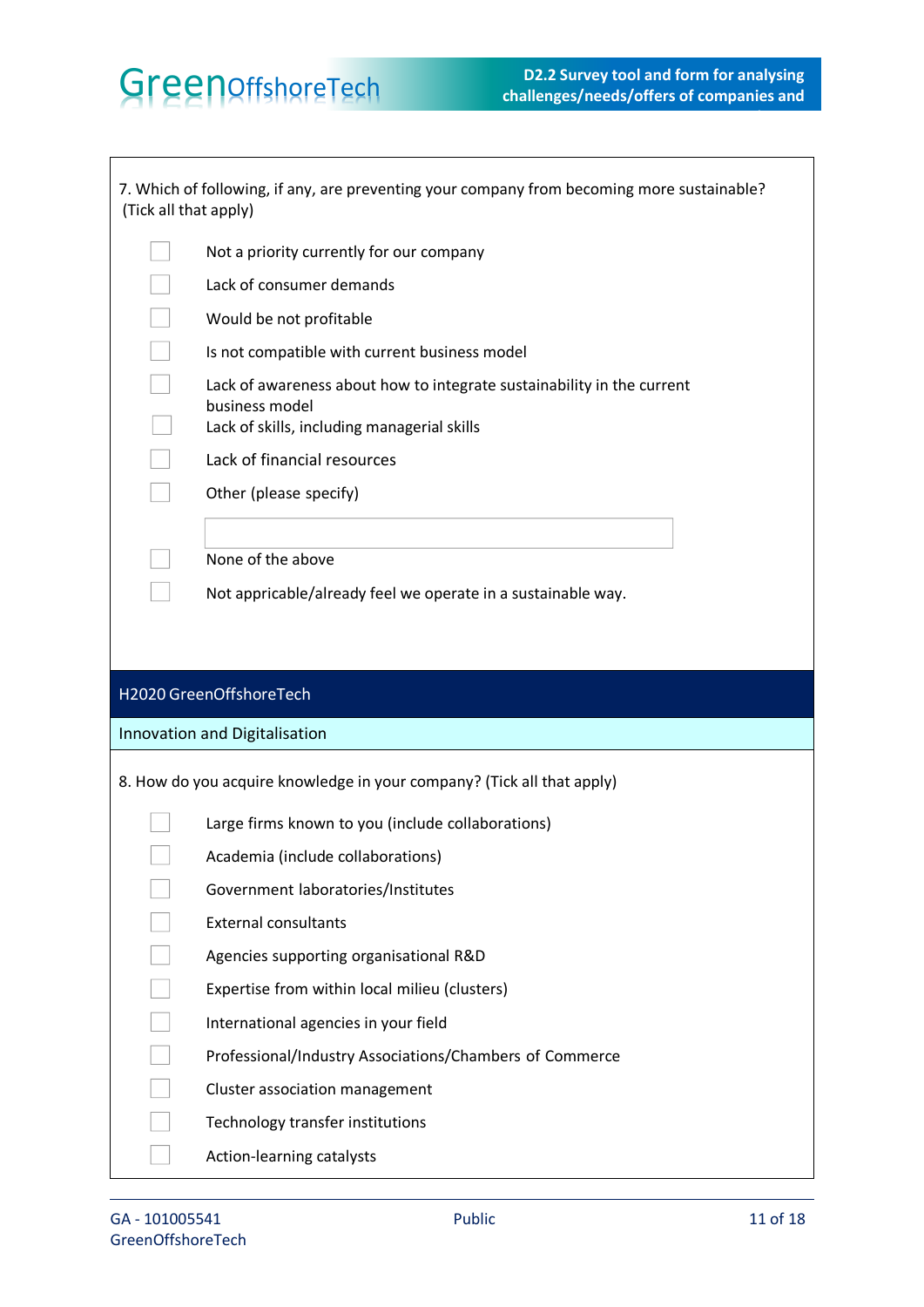|                       | Trade fairs/Exhibitions                                                                            |
|-----------------------|----------------------------------------------------------------------------------------------------|
|                       | On-line databases                                                                                  |
|                       | Friend and acquaintances                                                                           |
|                       | Other (please specify)                                                                             |
|                       |                                                                                                    |
| or business models).  | 9. Does your company develop innovations (e.g., new or improved products, services, processes,     |
|                       | Yes                                                                                                |
|                       | No                                                                                                 |
|                       | 10. Does your company have staff dedicated to innovation?                                          |
|                       | Yes                                                                                                |
|                       | No                                                                                                 |
|                       | 11. Does your company have its own research and development department?                            |
|                       | Yes                                                                                                |
|                       | No                                                                                                 |
|                       | If yes, how many people work in your research and development                                      |
|                       | department?                                                                                        |
|                       |                                                                                                    |
|                       | 12. Do you have any cooperation's with R&D institutions or other companies?                        |
|                       | Yes                                                                                                |
|                       | No                                                                                                 |
| (Tick all that apply) | 13. Which of the following areas, if any, are research and innovation priorities for your company? |
|                       | Airborne wind energy systems                                                                       |
|                       | Greenhouse reduction                                                                               |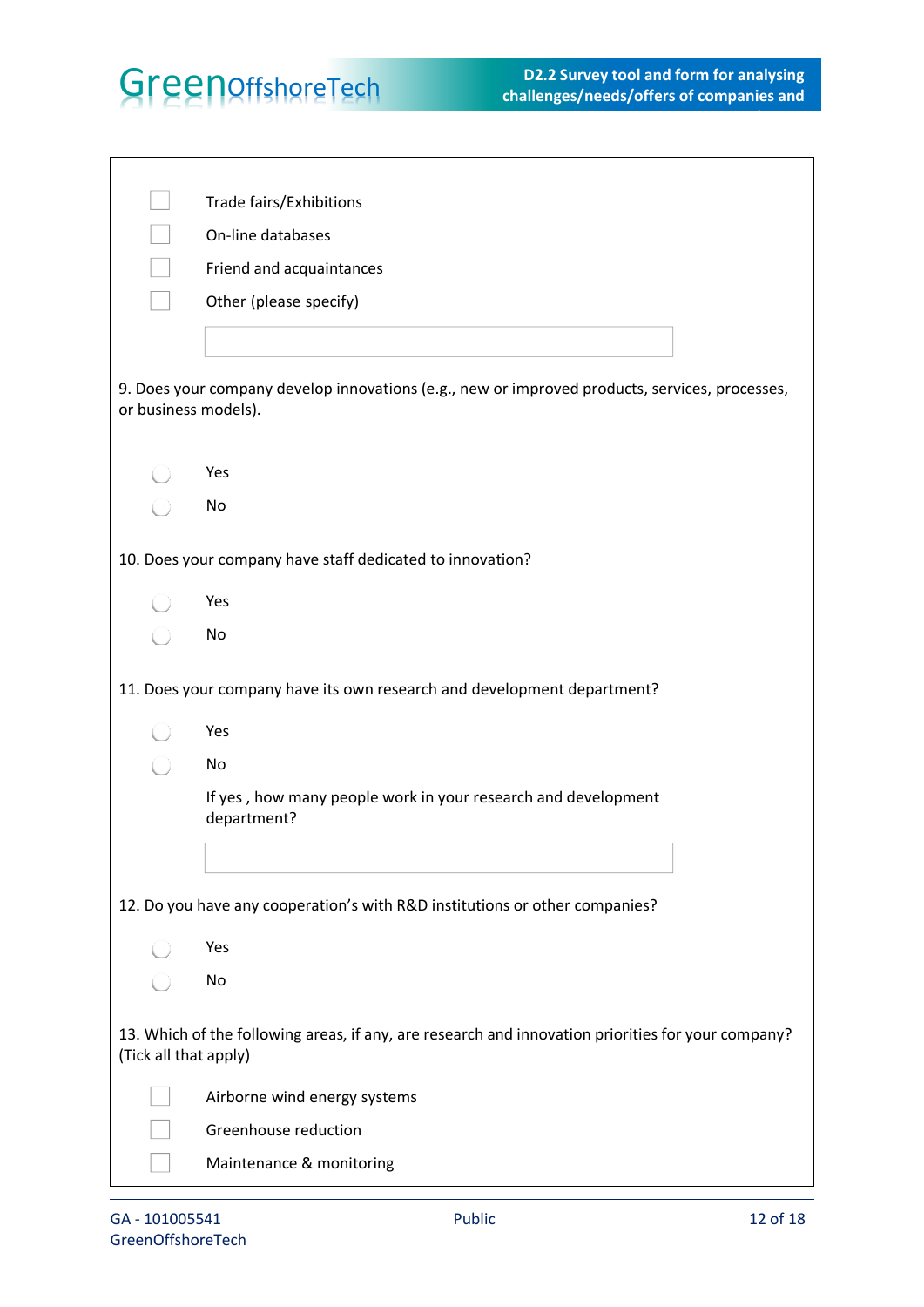| Logistics, assembly & installation                                                                             |
|----------------------------------------------------------------------------------------------------------------|
| Floating offshore wind                                                                                         |
| Recycling and circular economy                                                                                 |
| Offshore technology                                                                                            |
| Sustainable food production and biodiversity protection                                                        |
| New ICT solution                                                                                               |
| New materials & components                                                                                     |
| Digitisation of production processes                                                                           |
| Data management                                                                                                |
| Grid integration                                                                                               |
| Other (please specify)                                                                                         |
|                                                                                                                |
|                                                                                                                |
| 14. Which of the following, if any, are barriers to innovation in your company? Tick all that apply            |
|                                                                                                                |
| Lack of technology infrastructure                                                                              |
| Lack of skills, including managerial skills                                                                    |
| Lack of collaboration partners including other enterprises                                                     |
| Lack of institutional collaboration partners (Universities, research<br>organisation)                          |
| Legal or administrative environment                                                                            |
| Lack of financial resources, including from available support schemes                                          |
| Difficulties with protecting intellectual property                                                             |
| My organisation has no interest in innovation<br>- Distance from expertise/knowledge and demonstration centres |
|                                                                                                                |
| Other (please specify)                                                                                         |
|                                                                                                                |
| None of the above                                                                                              |
|                                                                                                                |
|                                                                                                                |
|                                                                                                                |
|                                                                                                                |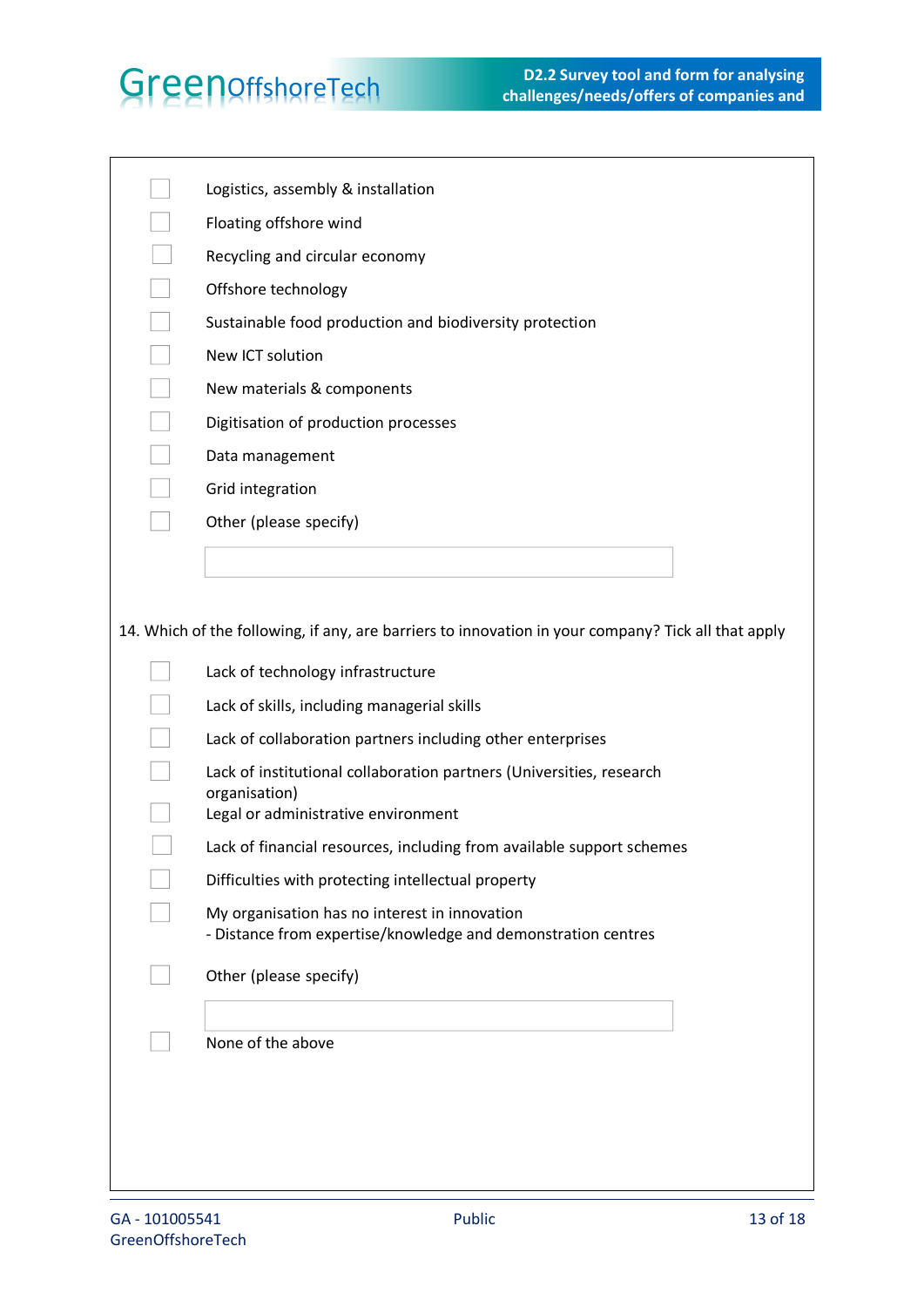|                    | 15. In what ways, if any, have digital technologies impacted on your business productivity,<br>innovation and low carbon working? |
|--------------------|-----------------------------------------------------------------------------------------------------------------------------------|
|                    | Helped us to create new or significantly improved products or services                                                            |
|                    | Helped us make our processes more efficient                                                                                       |
|                    | Helped us expand into new or different international markets                                                                      |
|                    | Helped us to invest in the business in new or different ways                                                                      |
|                    | Increased our skills                                                                                                              |
|                    | Enhanced our competitive position                                                                                                 |
|                    | Supported a shift to low carbon working                                                                                           |
|                    | Other (please specify)                                                                                                            |
|                    |                                                                                                                                   |
|                    | None of the above                                                                                                                 |
|                    | 16. During the last 5 years, how many innovative projects (R&D, product/process innovation) has<br>your business implemented?     |
|                    | 0                                                                                                                                 |
|                    |                                                                                                                                   |
|                    | $\mathbf{1}$                                                                                                                      |
|                    | $2$ to 5                                                                                                                          |
|                    | More than 5                                                                                                                       |
| commercialisation) | 17. How many projects have succeeded to a transfer? (Creation of a business or product                                            |
|                    | 0                                                                                                                                 |
|                    | $\mathbf{1}$                                                                                                                      |
|                    | $2$ to 5                                                                                                                          |
|                    | More than 5                                                                                                                       |
|                    |                                                                                                                                   |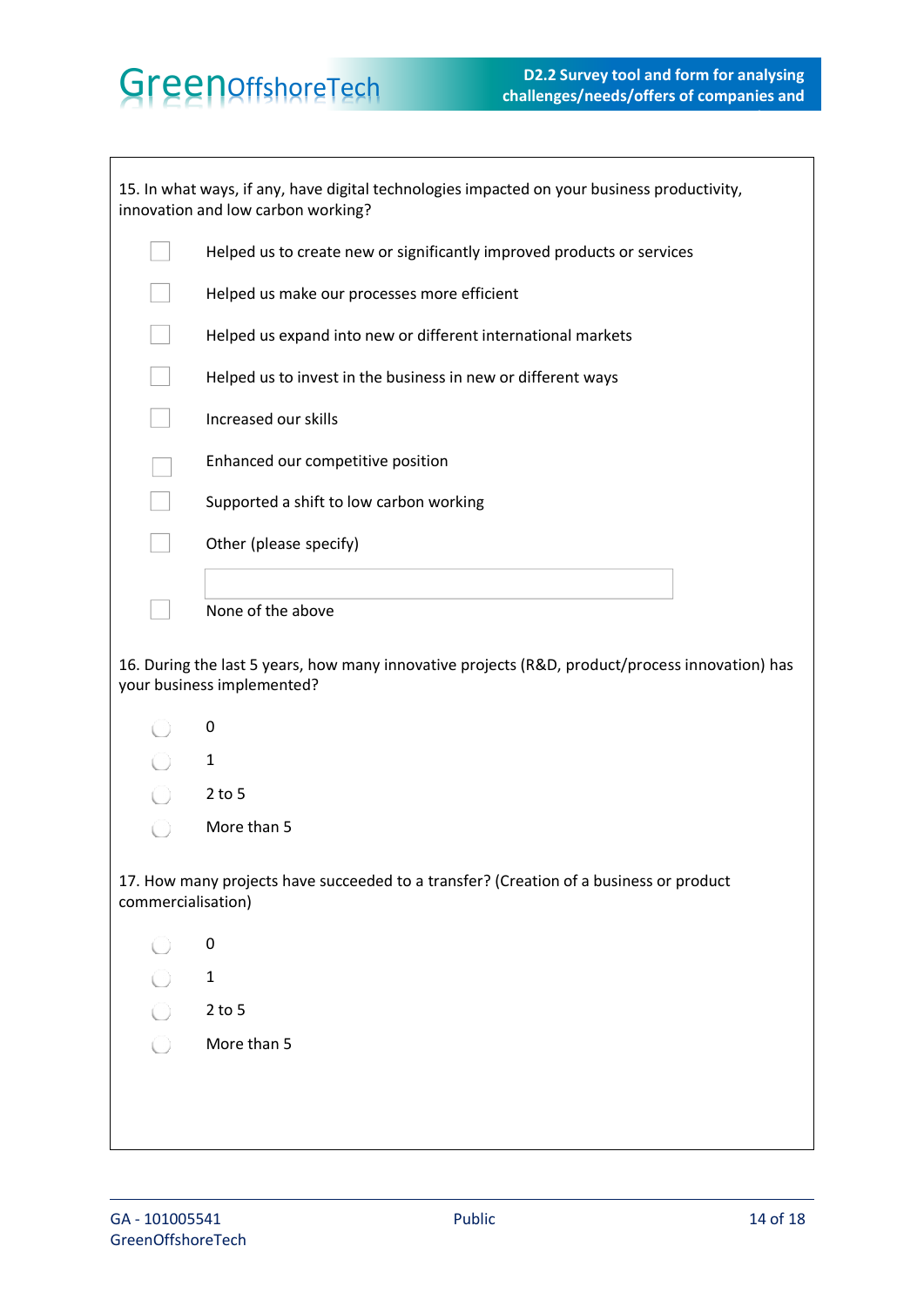**GreenOffshoreTech** D2.2 Survey tool and form for analysing challenges/needs/offers of companies and **challenges/needs/offers of companies and** 

**clusters**

### H2020 GreenOffshoreTech

### Technology transfer

*Technology Transfer is the process of transferring technology data, designs, inventions, materials, software, technical knowledge or trade secrets from the person or organization that owns or holds it to another person or organization.*

18. In the last 5 years, how often has your organisation been involved in technology transfer?

|             | From your organisation to<br>another | To acquire from another<br>organisation |
|-------------|--------------------------------------|-----------------------------------------|
|             |                                      |                                         |
|             |                                      |                                         |
| $2$ to 5    |                                      |                                         |
| More than 5 |                                      |                                         |

19. What methods have you adopted for technology transfer/knowledge exchange? (tick all that apply)

|  | Cross Industry collaboration                    |
|--|-------------------------------------------------|
|  | <b>Technology Transfer Office</b>               |
|  | Seek On-Site                                    |
|  | <b>Technical Assistance from Source</b>         |
|  | Directly Signing Transfer Agreement on Your Own |
|  | Outsourcing to Professional Commercial Firm     |
|  | Trade / Shows                                   |
|  | <b>Network Meetings</b>                         |
|  | <b>Site Visits Training</b>                     |
|  | <b>Network Meetings</b>                         |
|  | Events /Seminars/ Conferences                   |
|  | <b>Customer/Supplier Meets</b>                  |
|  | Events /Seminars/ Conferences                   |
|  | Other (please specify)                          |
|  |                                                 |
|  |                                                 |
|  |                                                 |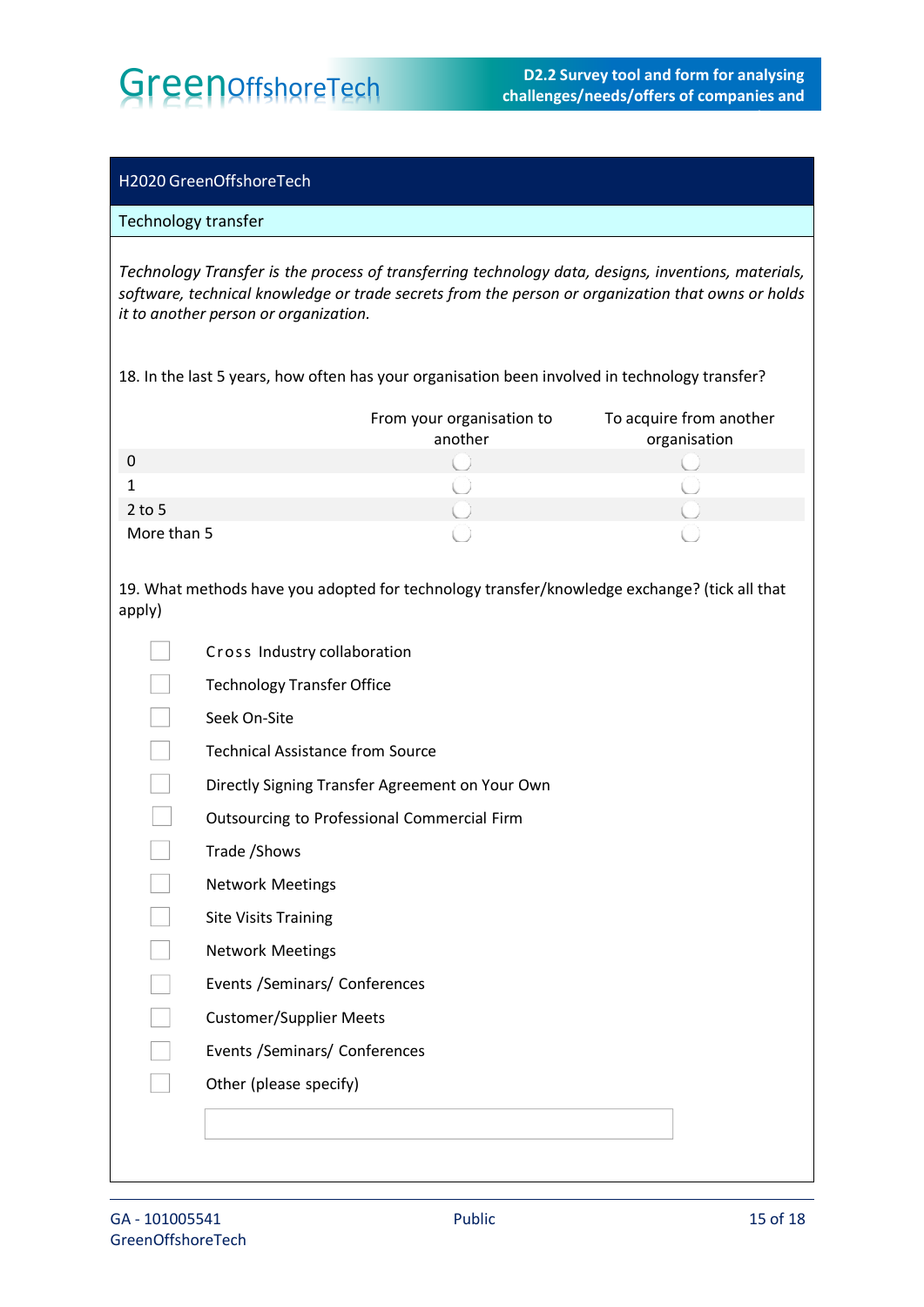|                                                                                                 | 20. What positive measures related to innovation and technology transfer process do you find at<br>work in your company and how important are they? (Tick all that apply) |  |  |  |
|-------------------------------------------------------------------------------------------------|---------------------------------------------------------------------------------------------------------------------------------------------------------------------------|--|--|--|
|                                                                                                 | Management Mechanism (strategic planning)                                                                                                                                 |  |  |  |
|                                                                                                 | <b>Problem Solving Teams</b>                                                                                                                                              |  |  |  |
|                                                                                                 | Handle Problems Individually                                                                                                                                              |  |  |  |
|                                                                                                 | Mechanisms for Self-development                                                                                                                                           |  |  |  |
|                                                                                                 | Opportunity System for Rewarding People Involved in Technology Transfer                                                                                                   |  |  |  |
|                                                                                                 | Use Expert/ Mentor                                                                                                                                                        |  |  |  |
|                                                                                                 | Advice from Outside                                                                                                                                                       |  |  |  |
|                                                                                                 | Recruit Professionals Dedicated to Technology Transfer                                                                                                                    |  |  |  |
|                                                                                                 |                                                                                                                                                                           |  |  |  |
| 21. Which of the following, if any, are barriers to technology selection? (Tick all that apply) |                                                                                                                                                                           |  |  |  |
|                                                                                                 | Lack of accepted standards                                                                                                                                                |  |  |  |
|                                                                                                 | Opposition by employees                                                                                                                                                   |  |  |  |
|                                                                                                 | Extra-fast changes in technology                                                                                                                                          |  |  |  |
|                                                                                                 | High investment cost                                                                                                                                                      |  |  |  |
|                                                                                                 | Time pressure                                                                                                                                                             |  |  |  |
|                                                                                                 | Lack of information                                                                                                                                                       |  |  |  |
|                                                                                                 | Lack of skills                                                                                                                                                            |  |  |  |
|                                                                                                 | Inadequate number of trained personnel                                                                                                                                    |  |  |  |
|                                                                                                 | Lack of developed organisational and institutional (policies) structures and                                                                                              |  |  |  |
|                                                                                                 | support mechanism<br>Formal exchange instruments (agreements, patenting procedures)                                                                                       |  |  |  |
|                                                                                                 | Commercialisation aspects, especially in securing sales channels, markets)                                                                                                |  |  |  |
|                                                                                                 | Other (please specify)                                                                                                                                                    |  |  |  |
|                                                                                                 |                                                                                                                                                                           |  |  |  |
|                                                                                                 |                                                                                                                                                                           |  |  |  |
| 22. Do you find a general lack of information on technology transfer?                           |                                                                                                                                                                           |  |  |  |
|                                                                                                 | Yes                                                                                                                                                                       |  |  |  |
|                                                                                                 | No                                                                                                                                                                        |  |  |  |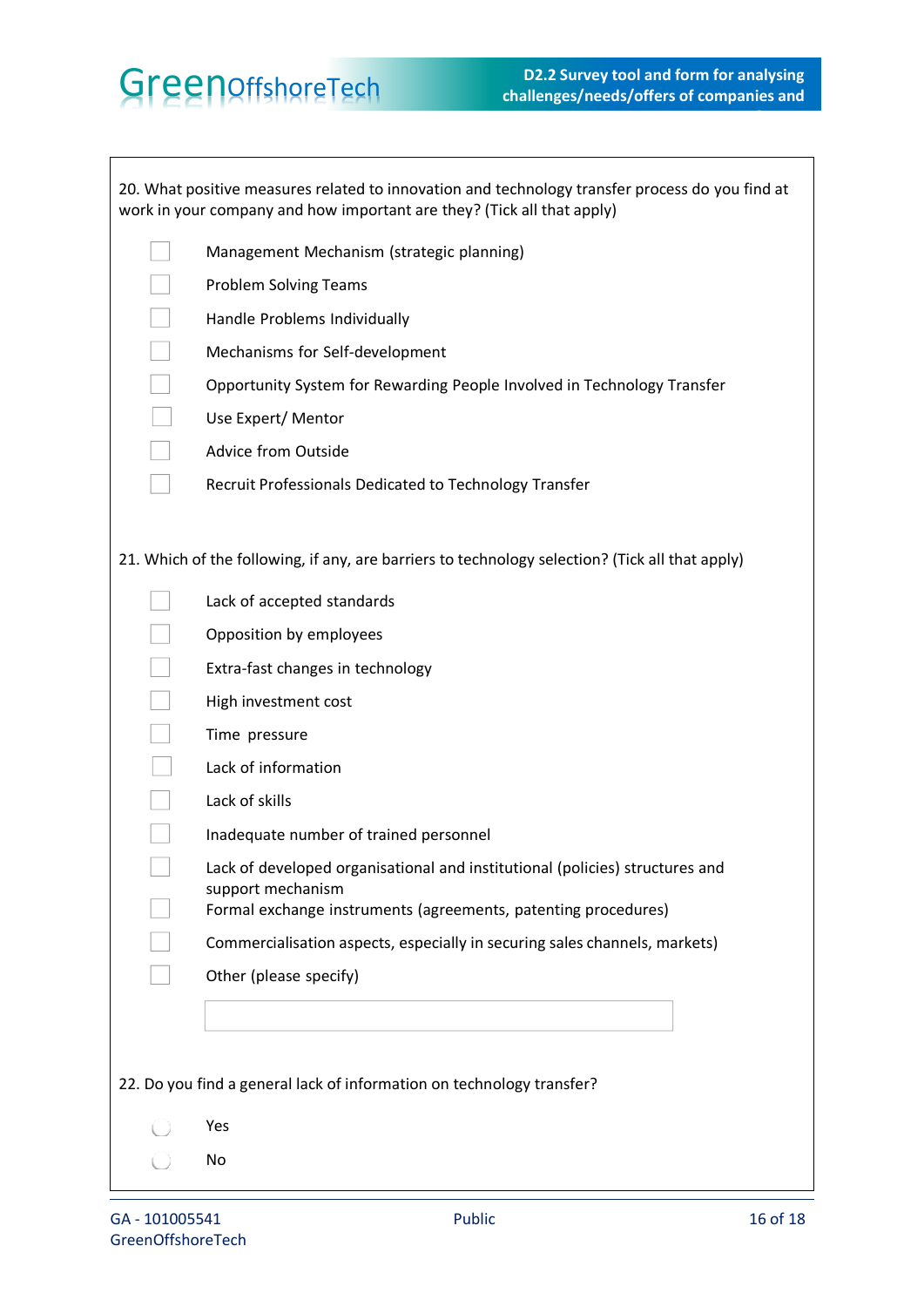If Yes, please specify:

O

 $\bigcirc$ 

U Lack of appropriate resources to obtain information

Lack of resources to explore opportunities for technology transfer

Lack of resources for up-to-date information on technology target markets about SMEs

23. To what extent do you agree or disagree with the following statements on barriers to technologytransfer?

|                                                                                                                                       | Strongly<br>agree                               | Somewhat<br>agree | Neither agree<br>or disagree                    | Somewhat<br>disagree | Strongly<br>disagree |
|---------------------------------------------------------------------------------------------------------------------------------------|-------------------------------------------------|-------------------|-------------------------------------------------|----------------------|----------------------|
| Marketability and profitability of<br>technology is insufficient                                                                      |                                                 |                   |                                                 |                      |                      |
| Technology valuation difficult                                                                                                        | $\left( \begin{array}{c} 1 \end{array} \right)$ | $\bigcirc$        | O                                               | O                    |                      |
| Budget for seeking appropriate<br>technology is inadequate                                                                            |                                                 |                   |                                                 |                      |                      |
| Lack of qualified personnel                                                                                                           | O                                               |                   |                                                 |                      |                      |
| Information on demand for<br>technology is limited (insufficient<br>awareness of value of technology<br>as a strategic business tool) |                                                 |                   |                                                 |                      |                      |
| Delivery of technology and<br>systems is a complex process                                                                            | O                                               | í)                | $\left( \begin{array}{c} 1 \end{array} \right)$ | O                    |                      |
| Inadequate experience in TT<br>process results in failure                                                                             |                                                 |                   |                                                 |                      |                      |
| Patenting facilitates technology<br>transfer                                                                                          | Ú)                                              | O                 | O                                               | O                    |                      |
| ICT infrastructure enables<br>removing barriers to TT                                                                                 |                                                 |                   |                                                 |                      |                      |
| Infrastructure for learning is<br>necessary to address the<br>problems in TT                                                          | O                                               | Ú)                |                                                 |                      |                      |